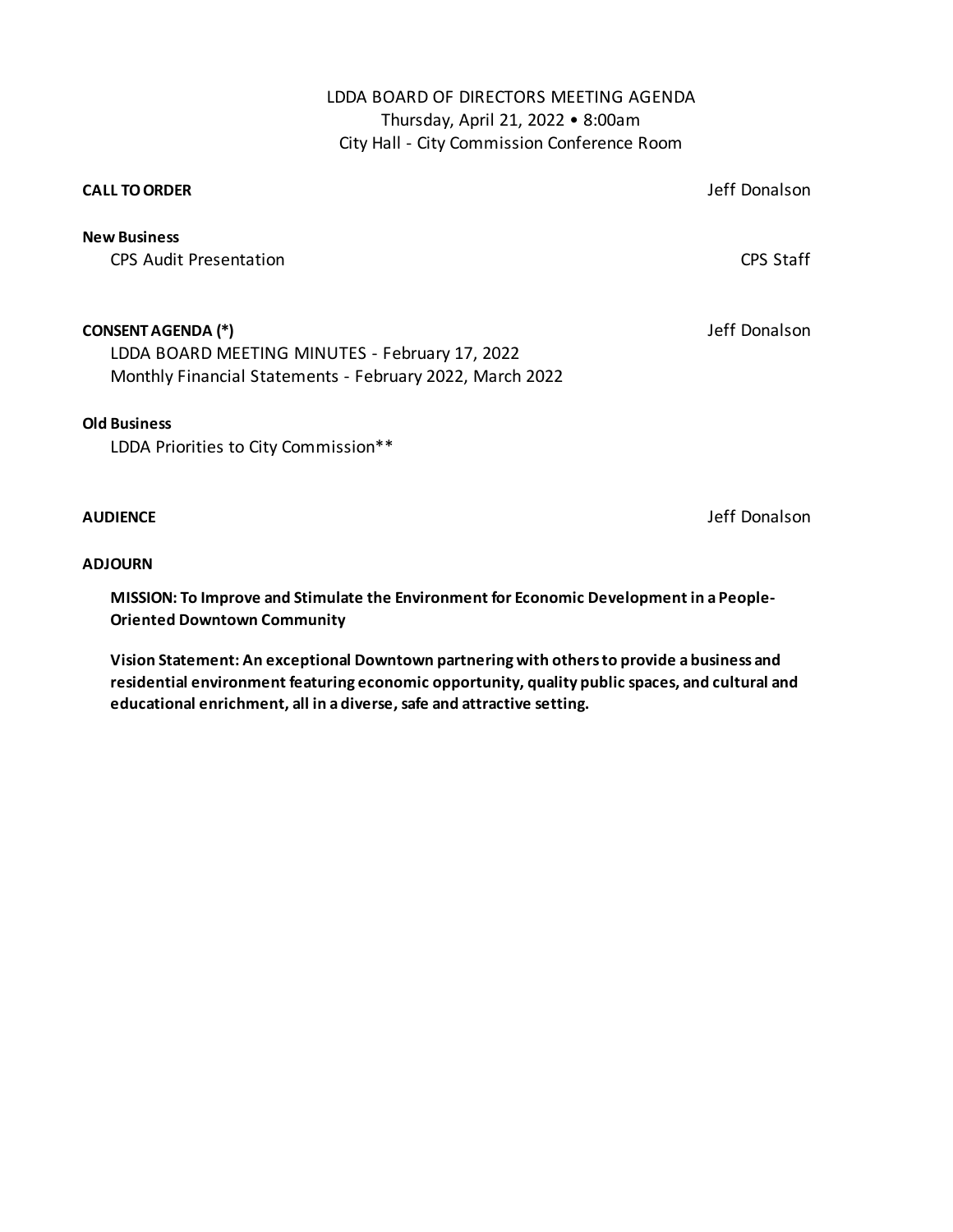### **MINUTES LDDA BOARD OF DIRECTORS MEETING Thursday, February 17, 2022 8:00 AM City Commission Conference Room**

**BOARD/STAFF PRESENT:** Jeff Donalson; Eric Belvin; Adrian Rozen; Michael Kincart; Bretta Christakos; Mike Musick; Julie Townsend, staff

**BOARD ABSENT:** Grant Miller

**GUESTS:** Brian Rewis, Director Community and Economic Development; Heath Frederick, Director Public Works

**CALL TO ORDER: 8:03 a.m.** Jeff Donalson, Chair of LDDA, called the meeting to order.

Brian Rewis and Heath Frederick introduced themselves to the LDDA board of Directors.

**CONSENT AGENDA:** Eric Belvin moved to approve the consent agenda items. Michael Kincart seconded the motion. Motion approved 6-0.

#### **RETREAT**

The LDDA Board of Directors discussed the flowing items. No actions were taken.

- Parklets
- Block by Block
- Parking and Signage
- Homeless
- Downtown Security
- Curb Appeal Grant

Julie Townsend will summarize the board discussion and present as action items at the next meeting.

With no more business, the meeting was adjourned at 11:34 a.m.

*LDDA Board of Directors' meetings are recorded for transcript purposes. Minutes do not reflect discussions, but provide the record of actionable items. Audio files of the meetings are stored at the LDDA office and are available upon request.*

**The next LDDA Board of Directors meeting will be on Thursday, March 17, 2022, at 8:00am in the city commission conference room.** 

Jeff Donalson, Chair Date Date Date

Julie Townsend, Executive Director **Date** Date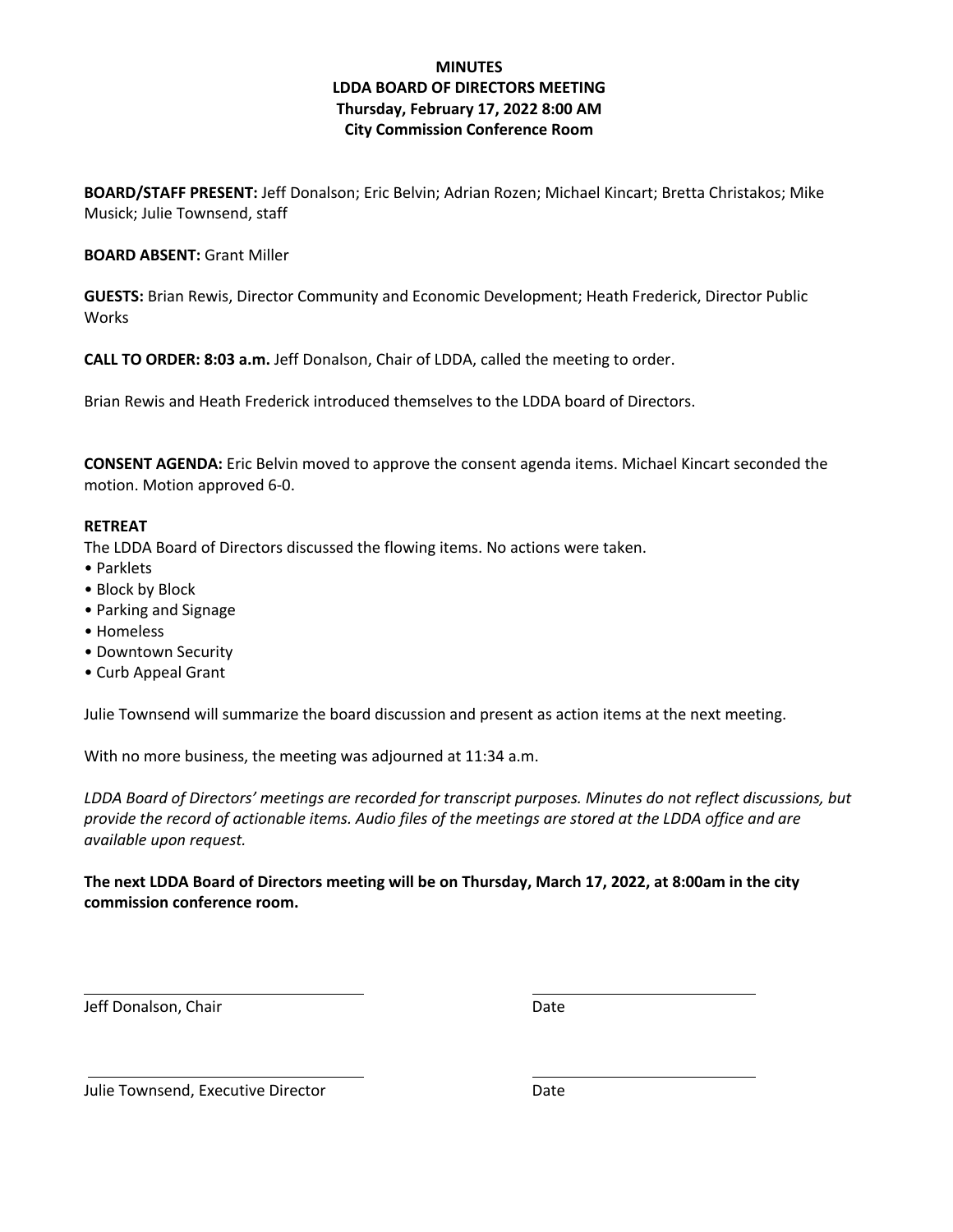### Budget vs. Actuals: FY2022 Full Budget - FY22 P&L

|                                     | <b>TOTAL</b>  |               |                |             |
|-------------------------------------|---------------|---------------|----------------|-------------|
|                                     | <b>ACTUAL</b> | <b>BUDGET</b> | OVER BUDGET    | % OF BUDGET |
| Income                              |               |               |                |             |
| 6000 Primary Income                 |               |               |                |             |
| 6100 Tax Receipts                   | 312,162.62    | 387,739.00    | -75,576.38     | 80.51 %     |
| 6150 Misc Marketing Income          | 14,213.00     | 12,000.00     | 2,213.00       | 118.44 %    |
| 6300 Investment Income (Money Mkt.) | 353.85        | 500.00        | $-146.15$      | 70.77%      |
| 6360 Reimbursed Expenses            |               | 3,000.00      | $-3,000.00$    |             |
| Total 6000 Primary Income           | 326,729.47    | 403,239.00    | $-76,509.53$   | 81.03%      |
| 6200 Program Income                 |               |               |                |             |
| 6155 Banner Income                  |               | 3,000.00      | $-3,000.00$    |             |
| Total 6200 Program Income           |               | 3,000.00      | $-3,000.00$    |             |
| <b>Total Income</b>                 | \$326,729.47  | \$406,239.00  | $$ -79,509.53$ | 80.43 %     |
| <b>GROSS PROFIT</b>                 | \$326,729.47  | \$406,239.00  | $$ -79,509.53$ | 80.43%      |
| Expenses                            |               |               |                |             |
| 8000 Administration & Salaries      |               |               |                |             |
| 8010 Salaries                       |               |               |                |             |
| 8010.11 Executive Director Salary   | 45,643.54     | 82,704.00     | $-37,060.46$   | 55.19%      |
| 8010.12 LDDA Admn (pka Coordinator) | 7,824.89      | 17,350.00     | $-9,525.11$    | 45.10%      |
| 8011 Marketing Intern               | 3,303.50      | 3,600.00      | $-296.50$      | 91.76%      |
| 8012 Marketing Staff                | 8,958.40      | 21,500.00     | $-12,541.60$   | 41.67%      |
| 8040 Retirement Expense             | 1,240.56      | 3,000.00      | $-1,759.44$    | 41.35%      |
| <b>Total 8010 Salaries</b>          | 66,970.89     | 128,154.00    | $-61,183.11$   | 52.26%      |
| 8100 General Administration         |               |               |                |             |
| 8200 Lease                          | 9,152.20      | 24,000.00     | $-14,847.80$   | 38.13%      |
| 8210 Utilities                      | 1,217.14      | 2,640.00      | $-1,422.86$    | 46.10%      |
| 8250 Postage and Delivery           | 27.10         | 250.00        | $-222.90$      | 10.84%      |
| 8350 Telephone                      | 851.73        | 2,400.00      | $-1,548.27$    | 35.49%      |
| 8360 Computer Services              | 2,026.58      | 3,000.00      | $-973.42$      | 67.55%      |
| 8370 Supplies                       | 671.26        | 1,000.00      | $-328.74$      | 67.13%      |
| 8400 Travel, Meals, Meetings        | 942.91        | 2,500.00      | $-1,557.09$    | 37.72%      |
| 8500 Insurance - Liability          | 1,751.18      | 500.00        | 1,251.18       | 350.24 %    |
| 8510 Workers Comp                   | 233.00        | 600.00        | $-367.00$      | 38.83%      |
| 8700 Printing and Reproduction      |               | 500.00        | $-500.00$      |             |
| 8750 Legal Advertising              |               | 2,200.00      | $-2,200.00$    |             |
| 8760 Miscellaneous                  | 2,714.49      | 5,295.00      | $-2,580.51$    | 51.27%      |
| 8800 Audit & Reporting              | 8,000.00      | 11,000.00     | $-3,000.00$    | 72.73%      |
| 8850 Accounting                     | 850.00        | 1,200.00      | $-350.00$      | 70.83%      |
| 8980 Property Appraiser             | 4,158.00      | 7,750.00      | $-3,592.00$    | 53.65%      |
| 9000 Tax Collector                  | 7,178.23      | 8,950.00      | $-1,771.77$    | 80.20%      |
| 9050 Memberships & Subscriptions    | 3,215.00      | 4,500.00      | $-1,285.00$    | 71.44 %     |
| 9055 TIF Payments                   | 5,109.95      | 7,500.00      | $-2,390.05$    | 68.13%      |
| 9410 Downtown Maintenance           | 103.04        | 45,000.00     | -44,896.96     | 0.23%       |
| 9750 Container Gardens              | 4,750.00      | 10,000.00     | $-5,250.00$    | 47.50%      |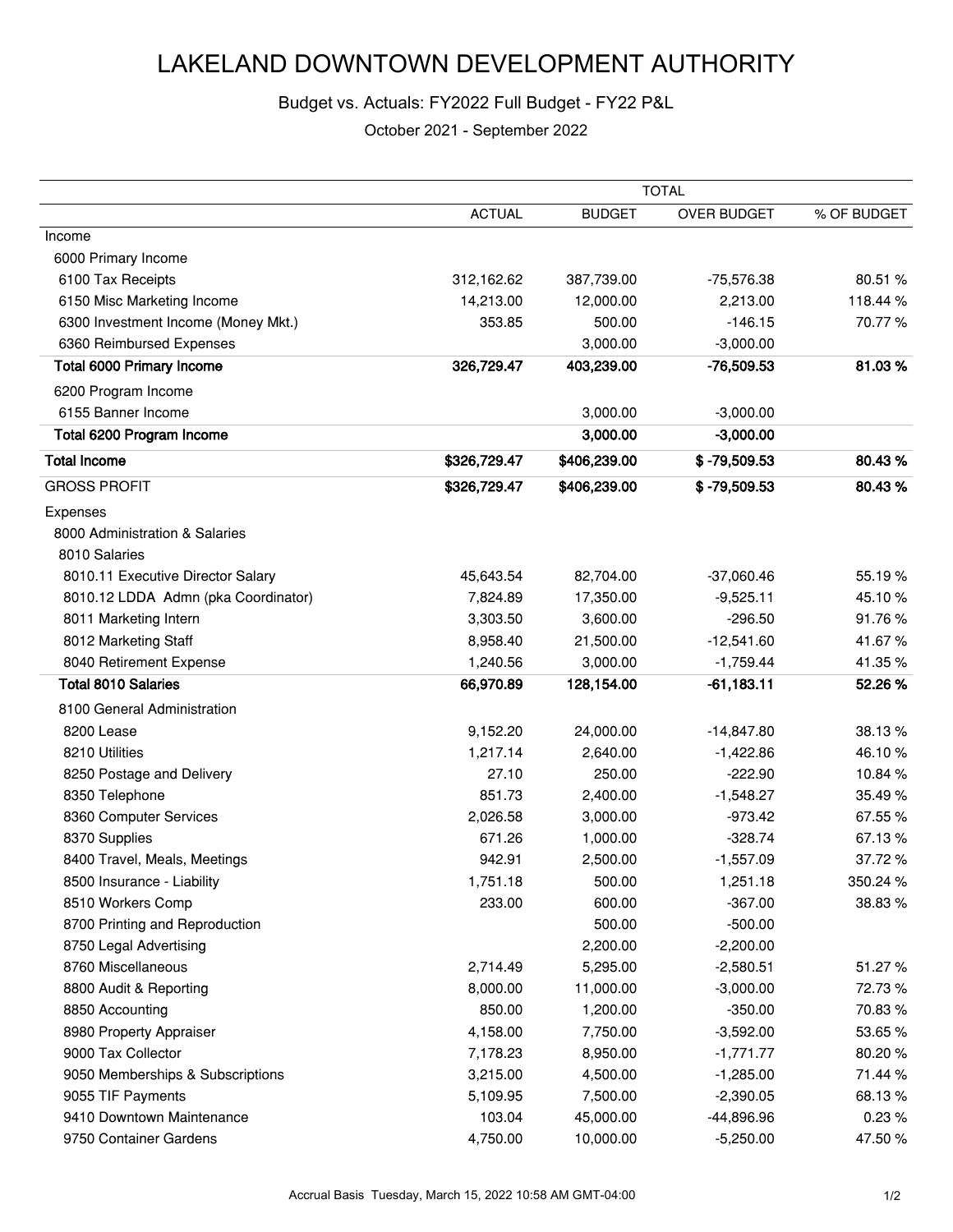### Budget vs. Actuals: FY2022 Full Budget - FY22 P&L

|                                                 | <b>TOTAL</b>  |               |                    |             |
|-------------------------------------------------|---------------|---------------|--------------------|-------------|
|                                                 | <b>ACTUAL</b> | <b>BUDGET</b> | <b>OVER BUDGET</b> | % OF BUDGET |
| <b>Total 8100 General Administration</b>        | 52,951.81     | 140,785.00    | $-87,833.19$       | 37.61 %     |
| 8920 Marketing & Development                    |               |               |                    |             |
| 8920.15 Downtown Marketing                      | 29,447.26     | 75,000.00     | -45,552.74         | 39.26 %     |
| 8920.16 Development Grants & Incentives         |               | 30,000.00     | $-30,000.00$       |             |
| 8920.21 LDDA web site                           | 500.00        | 500.00        | 0.00               | 100.00 %    |
| <b>Total 8920 Marketing &amp; Development</b>   | 29,947.26     | 105,500.00    | -75,552.74         | 28.39 %     |
| <b>Total 8000 Administration &amp; Salaries</b> | 149,869.96    | 374,439.00    | $-224,569.04$      | 40.03%      |
| 8761 Program Expense                            |               |               |                    |             |
| 8765 Banner Installation                        | 660.00        | 3,000.00      | $-2,340.00$        | 22.00 %     |
| Total 8761 Program Expense                      | 660.00        | 3,000.00      | $-2,340.00$        | 22.00 %     |
| <b>Total Expenses</b>                           | \$150,529.96  | \$377,439.00  | $$ -226,909.04$    | 39.88 %     |
| <b>NET OPERATING INCOME</b>                     | \$176,199.51  | \$28,800.00   | \$147,399.51       | 611.80%     |
| <b>NET INCOME</b>                               | \$176,199.51  | \$28,800.00   | \$147,399.51       | 611.80%     |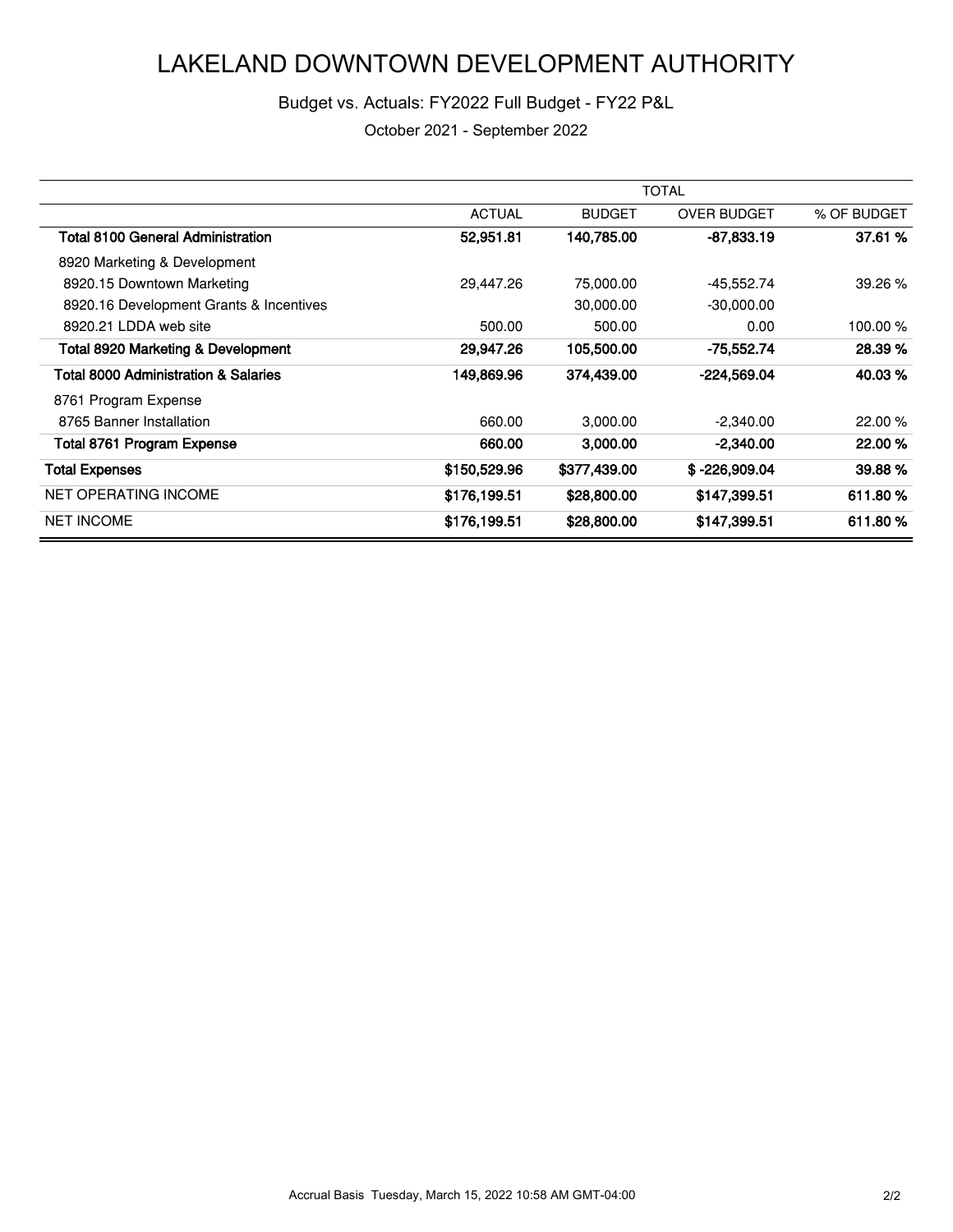### Budget vs. Actuals: Farmers Curb Market

|                                        | <b>TOTAL</b>  |               |                    |             |
|----------------------------------------|---------------|---------------|--------------------|-------------|
|                                        | <b>ACTUAL</b> | <b>BUDGET</b> | <b>OVER BUDGET</b> | % OF BUDGET |
| Income                                 |               |               |                    |             |
| 6450 Income-Farmers Curb Market        |               |               |                    |             |
| 6450.11 Shared Marketing Costs         | 59,216.97     | 95,000.00     | $-35,783.03$       | 62.33 %     |
| 6450.13 Fundraiser/Sales Gross         | 516.00        | 1,000.00      | $-484.00$          | 51.60%      |
| 6450.14 Merchandise Sales Tax          | 33.88         | 200.00        | $-166.12$          | 16.94 %     |
| 6450.15 Special Event Income-DFCM      | 1,065.00      | 5,000.00      | $-3,935.00$        | 21.30%      |
| 6450.18 FAB Grant                      | 9,060.00      | 10,000.00     | $-940.00$          | 90.60%      |
| 6450.19 EBT Electronic Transfer        | 17,831.00     | 10,000.00     | 7,831.00           | 178.31 %    |
| Total 6450 Income-Farmers Curb Market  | 87,722.85     | 121,200.00    | $-33,477.15$       | 72.38%      |
| <b>Total Income</b>                    | \$87,722.85   | \$121,200.00  | $$ -33,477.15$     | 72.38%      |
| <b>GROSS PROFIT</b>                    | \$87,722.85   | \$121,200.00  | $$ -33,477.15$     | 72.38%      |
| Expenses                               |               |               |                    |             |
| 9745 Expense-Farmers Curb Market       |               |               |                    |             |
| 8010.14 FAB Coordinator                | 8,333.30      | 20,000.00     | $-11,666.70$       | 41.67%      |
| 8010.16 Salaries DFCM Admin            | 6,083.39      | 8,000.00      | $-1,916.61$        | 76.04%      |
| 9745.10 Management Contract            | 4,434.21      | 13,000.00     | $-8,565.79$        | 34.11%      |
| 9745.11 General Operating Expense      | 1,530.80      | 3,500.00      | $-1,969.20$        | 43.74 %     |
| 9745.12 Workers Comp (DFCM)            | 1,159.00      | 200.00        | 959.00             | 579.50 %    |
| 9745.13 Music/Entertainment            | 3,525.00      | 10,000.00     | $-6,475.00$        | 35.25 %     |
| 9745.16 Square Fees                    | 1,800.18      | 3,500.00      | $-1,699.82$        | 51.43%      |
| 9745.18 EBT Payout                     | 11,478.00     | 10,000.00     | 1,478.00           | 114.78%     |
| 9745.19 FAB payout                     | 9,227.00      | 10,000.00     | $-773.00$          | 92.27%      |
| 9745.20 EFUNDS Fees                    | 263.25        | 600.00        | $-336.75$          | 43.88%      |
| 9745.21 DFCM marketing                 | 4,733.50      | 25,000.00     | $-20,266.50$       | 18.93%      |
| 9745.22 Special Event Expenses         | 1,855.18      | 5,000.00      | $-3,144.82$        | 37.10%      |
| 9745.23 DFCM SNAP Expenses             | 7.48          | 1,500.00      | $-1,492.52$        | 0.50%       |
| 9745.24 Sales Tax                      | 65.31         | 200.00        | $-134.69$          | 32.66%      |
| 9745.25 SNAP Booth Admin               | 1,518.00      | 4,000.00      | $-2,482.00$        | 37.95%      |
| Total 9745 Expense-Farmers Curb Market | 56,013.60     | 114,500.00    | $-58,486.40$       | 48.92%      |
| <b>Total Expenses</b>                  | \$56,013.60   | \$114,500.00  | $$ -58,486.40$     | 48.92%      |
| NET OPERATING INCOME                   | \$31,709.25   | \$6,700.00    | \$25,009.25        | 473.27%     |
| <b>NET INCOME</b>                      | \$31,709.25   | \$6,700.00    | \$25,009.25        | 473.27%     |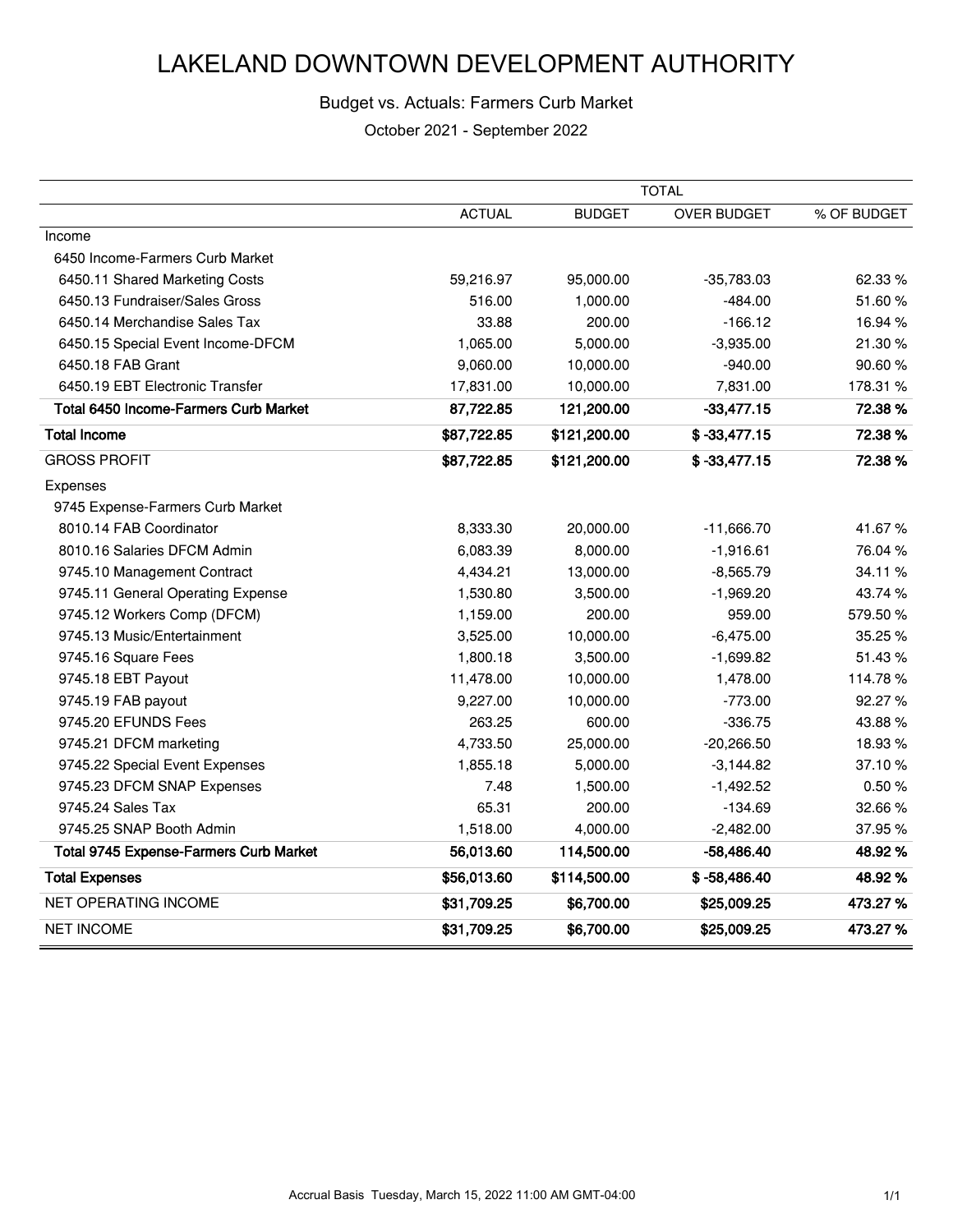

First Friday Budget vs Actuals FY2021 October 2020 - September 2021

|                                         | <b>TOTAL</b>  |               |                    |             |
|-----------------------------------------|---------------|---------------|--------------------|-------------|
|                                         | <b>ACTUAL</b> | <b>BUDGET</b> | <b>OVER BUDGET</b> | % OF BUDGET |
| Income                                  |               |               |                    |             |
| 6460 Event Income (FF,FTR)              |               |               |                    |             |
| 6460.10 First Friday Shared Event Costs | 39,676.07     | 54,000.00     | $-14,323.93$       | 73.47%      |
| 6460.20 First Friday Sponsorships       | 4,700.00      | 10,000.00     | $-5,300.00$        | 47.00%      |
| 6460.40 Other event sponsorships        | 14,479.30     | 500.00        | 13,979.30          | 2,895.86%   |
| Total 6460 Event Income (FF,FTR)        | 58,855.37     | 64,500.00     | $-5,644.63$        | 91.25%      |
| <b>Total Income</b>                     | \$58,855.37   | \$64,500.00   | $$ -5,644.63$      | 91.25%      |
| <b>GROSS PROFIT</b>                     | \$58,855.37   | \$64,500.00   | $$ -5,644.63$      | 91.25%      |
| Expenses                                |               |               |                    |             |
| 7000 Event Expenses                     |               |               |                    |             |
| 7040 Event Insurance                    | 1,297.00      | 1,750.00      | $-453.00$          | 74.11%      |
| 7050 Contract event staff               | 7,682.50      | 9,800.00      | $-2,117.50$        | 78.39%      |
| 7060 Workers Comp Ins (contract event)  | 800.00        | 800.00        | 0.00               | 100.00%     |
| 7065 Event Square Fees                  | 1,394.31      | 2,950.00      | $-1,555.69$        | 47.26%      |
| 7070 Entertainment                      | 1,600.00      | 2,500.00      | $-900.00$          | 64.00%      |
| 7080 Event Graphics & Printing          | 4,000.00      | 4,000.00      | 0.00               | 100.00%     |
| 7090 Event Sanitation                   | 1,394.98      | 2,400.00      | $-1,005.02$        | 58.12%      |
| 7095 Sponsorships Mktg                  | 10,362.38     | 10,500.00     | $-137.62$          | 98.69%      |
| 7100 City of Lakeland Fees              |               |               |                    |             |
| 7100.10 Parking Services                | 2,748.70      | 3,774.00      | $-1,025.30$        | 72.83%      |
| 7100.20 Police Services                 | 1,457.00      | 1,674.00      | $-217.00$          | 87.04%      |
| 7100.30 Parks & Recreations Staff       | 5,908.50      | 6,552.00      | $-643.50$          | 90.18%      |
| <b>Total 7100 City of Lakeland Fees</b> | 10,114.20     | 12,000.00     | $-1,885.80$        | 84.29%      |
| 8010.15 Marketing Coordinator           | 15,000.00     | 15,000.00     | 0.00               | 100.00%     |
| 8010.17 Salaries Event Admin            | 2,800.00      | 2,800.00      | 0.00               | 100.00%     |
| <b>Total 7000 Event Expenses</b>        | 56,445.37     | 64,500.00     | $-8,054.63$        | 87.51 %     |
| <b>Total Expenses</b>                   | \$56,445.37   | \$64,500.00   | $$ -8,054.63$      | 87.51 %     |
| NET OPERATING INCOME                    | \$2,410.00    | \$0.00        | \$2,410.00         | 0.00%       |
| <b>NET INCOME</b>                       | \$2,410.00    | \$0.00        | \$2,410.00         | 0.00%       |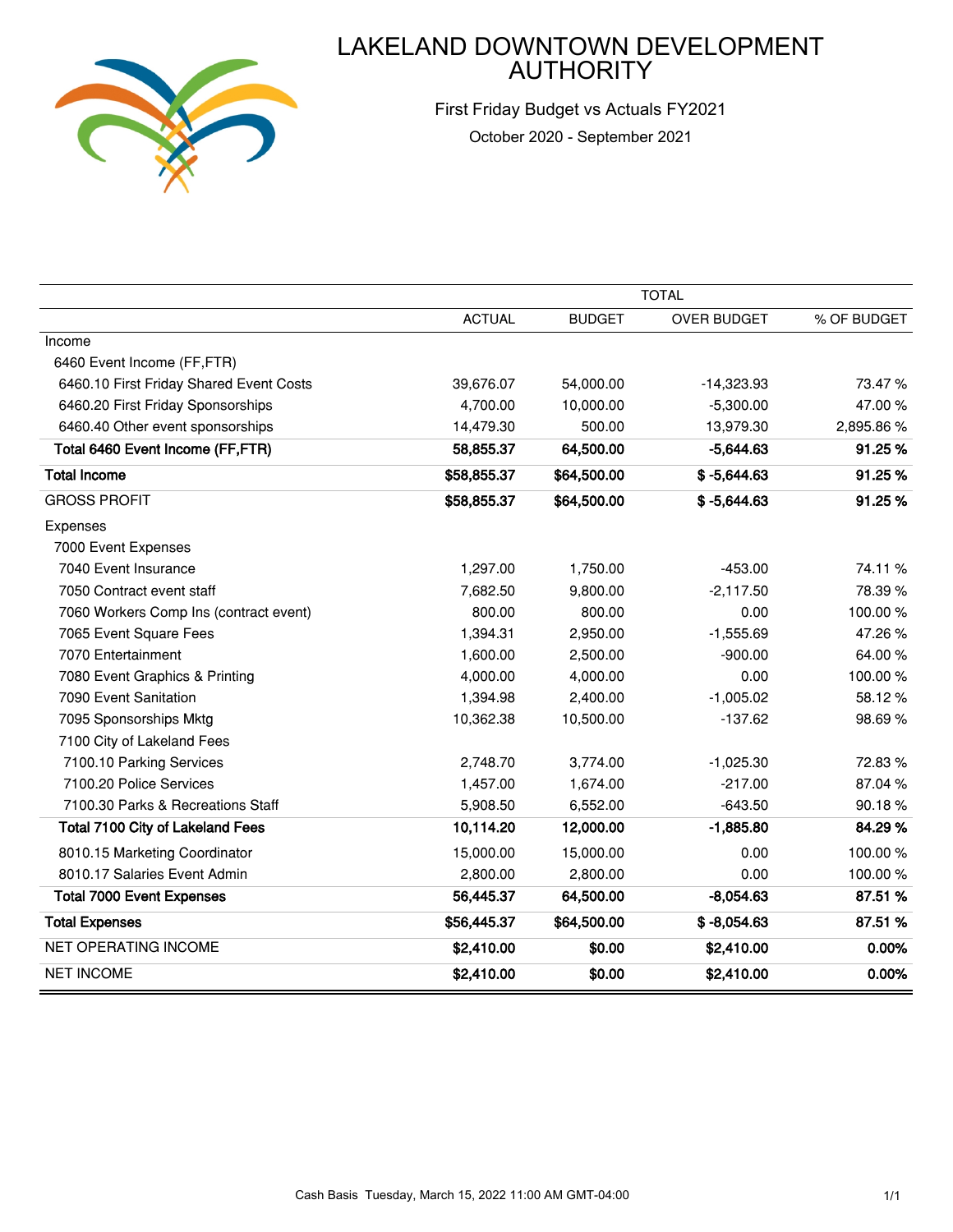### Budget vs. Actuals: FY2022 Full Budget - FY22 P&L

|                                     | <b>TOTAL</b>  |               |                    |             |
|-------------------------------------|---------------|---------------|--------------------|-------------|
|                                     | <b>ACTUAL</b> | <b>BUDGET</b> | <b>OVER BUDGET</b> | % OF BUDGET |
| Income                              |               |               |                    |             |
| 6000 Primary Income                 |               |               |                    |             |
| 6100 Tax Receipts                   | 317,209.15    | 387,739.00    | $-70,529.85$       | 81.81%      |
| 6150 Misc Marketing Income          | 15,288.00     | 12,000.00     | 3,288.00           | 127.40%     |
| 6300 Investment Income (Money Mkt.) | 421.67        | 500.00        | $-78.33$           | 84.33%      |
| 6360 Reimbursed Expenses            |               | 3,000.00      | $-3,000.00$        |             |
| <b>Total 6000 Primary Income</b>    | 332,918.82    | 403,239.00    | $-70,320.18$       | 82.56%      |
| 6200 Program Income                 |               |               |                    |             |
| 6155 Banner Income                  |               | 3,000.00      | $-3,000.00$        |             |
| Total 6200 Program Income           |               | 3,000.00      | $-3,000.00$        |             |
| <b>Total Income</b>                 | \$332,918.82  | \$406,239.00  | $$ -73,320.18$     | 81.95%      |
| <b>GROSS PROFIT</b>                 | \$332,918.82  | \$406,239.00  | $$ -73,320.18$     | 81.95%      |
| Expenses                            |               |               |                    |             |
| 8000 Administration & Salaries      |               |               |                    |             |
| 8010 Salaries                       |               |               |                    |             |
| 8010.11 Executive Director Salary   | 46,943.70     | 82,704.00     | $-35,760.30$       | 56.76%      |
| 8010.12 LDDA Admn (pka Coordinator) | 8,414.27      | 17,350.00     | $-8,935.73$        | 48.50%      |
| 8011 Marketing Intern               | 3,758.50      | 3,600.00      | 158.50             | 104.40%     |
| 8012 Marketing Staff                | 10,750.08     | 21,500.00     | $-10,749.92$       | 50.00%      |
| 8040 Retirement Expense             | 1,343.94      | 3,000.00      | $-1,656.06$        | 44.80%      |
| <b>Total 8010 Salaries</b>          | 71,210.49     | 128,154.00    | $-56,943.51$       | 55.57%      |
| 8100 General Administration         |               |               |                    |             |
| 8200 Lease                          | 11,263.71     | 24,000.00     | $-12,736.29$       | 46.93%      |
| 8210 Utilities                      | 1,217.14      | 2,640.00      | $-1,422.86$        | 46.10%      |
| 8250 Postage and Delivery           | 27.10         | 250.00        | $-222.90$          | 10.84 %     |
| 8350 Telephone                      | 993.55        | 2,400.00      | $-1,406.45$        | 41.40%      |
| 8360 Computer Services              | 2,161.68      | 3,000.00      | $-838.32$          | 72.06%      |
| 8370 Supplies                       | 671.26        | 1,000.00      | $-328.74$          | 67.13%      |
| 8400 Travel, Meals, Meetings        | 955.77        | 2,500.00      | $-1,544.23$        | 38.23%      |
| 8500 Insurance - Liability          |               | 500.00        | $-500.00$          |             |
| 8510 Workers Comp                   | 233.00        | 600.00        | $-367.00$          | 38.83%      |
| 8700 Printing and Reproduction      |               | 500.00        | $-500.00$          |             |
| 8750 Legal Advertising              |               | 2,200.00      | $-2,200.00$        |             |
| 8760 Miscellaneous                  | 3,377.93      | 5,295.00      | $-1,917.07$        | 63.79%      |
| 8800 Audit & Reporting              | 9,500.00      | 11,000.00     | $-1,500.00$        | 86.36%      |
| 8850 Accounting                     | 850.00        | 1,200.00      | $-350.00$          | 70.83%      |
| 8980 Property Appraiser             | 4,158.00      | 7,750.00      | $-3,592.00$        | 53.65%      |
| 9000 Tax Collector                  | 7,279.16      | 8,950.00      | $-1,670.84$        | 81.33%      |
| 9050 Memberships & Subscriptions    | 3,613.88      | 4,500.00      | $-886.12$          | 80.31%      |
| 9055 TIF Payments                   | 5,109.95      | 7,500.00      | $-2,390.05$        | 68.13%      |
| 9410 Downtown Maintenance           | 103.04        | 45,000.00     | -44,896.96         | 0.23%       |
| 9750 Container Gardens              | 5,500.00      | 10,000.00     | $-4,500.00$        | 55.00 %     |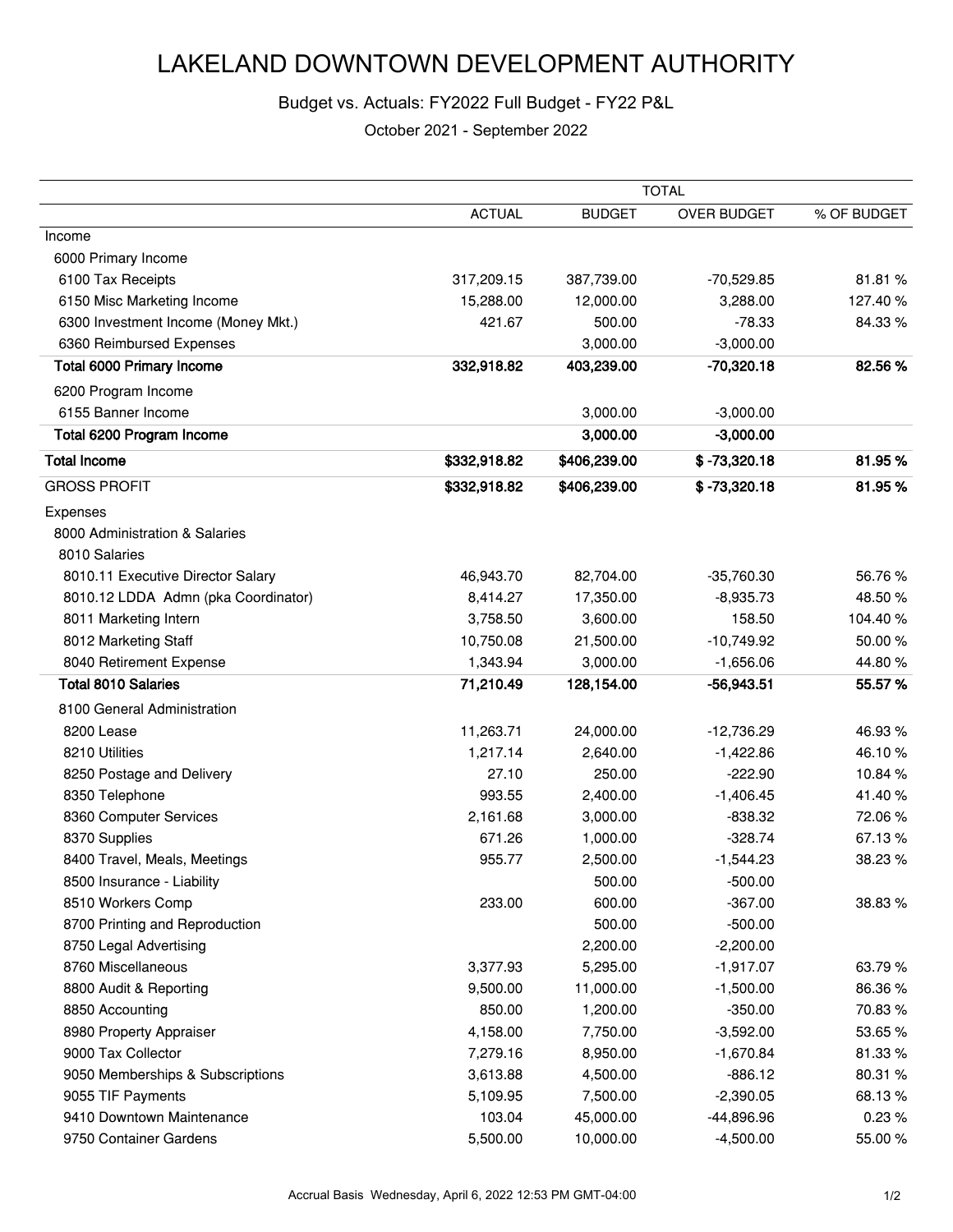### Budget vs. Actuals: FY2022 Full Budget - FY22 P&L

|                                                 | <b>TOTAL</b>  |               |                    |             |
|-------------------------------------------------|---------------|---------------|--------------------|-------------|
|                                                 | <b>ACTUAL</b> | <b>BUDGET</b> | <b>OVER BUDGET</b> | % OF BUDGET |
| <b>Total 8100 General Administration</b>        | 57,015.17     | 140,785.00    | -83,769.83         | 40.50 %     |
| 8920 Marketing & Development                    |               |               |                    |             |
| 8920.15 Downtown Marketing                      | 36,422.69     | 75,000.00     | $-38,577.31$       | 48.56 %     |
| 8920.16 Development Grants & Incentives         |               | 30,000.00     | $-30,000.00$       |             |
| 8920.21 LDDA web site                           | 500.00        | 500.00        | 0.00               | 100.00 %    |
| <b>Total 8920 Marketing &amp; Development</b>   | 36,922.69     | 105,500.00    | $-68,577.31$       | 35.00 %     |
| <b>Total 8000 Administration &amp; Salaries</b> | 165,148.35    | 374,439.00    | $-209,290.65$      | 44.11 %     |
| 8761 Program Expense                            |               |               |                    |             |
| 8765 Banner Installation                        | 660.00        | 3,000.00      | $-2,340.00$        | 22.00 %     |
| Total 8761 Program Expense                      | 660.00        | 3,000.00      | $-2,340.00$        | 22.00 %     |
| <b>Total Expenses</b>                           | \$165,808.35  | \$377,439.00  | $$ -211,630.65$    | 43.93 %     |
| <b>NET OPERATING INCOME</b>                     | \$167,110.47  | \$28,800.00   | \$138,310.47       | 580.24 %    |
| <b>NET INCOME</b>                               | \$167,110.47  | \$28,800.00   | \$138,310.47       | 580.24 %    |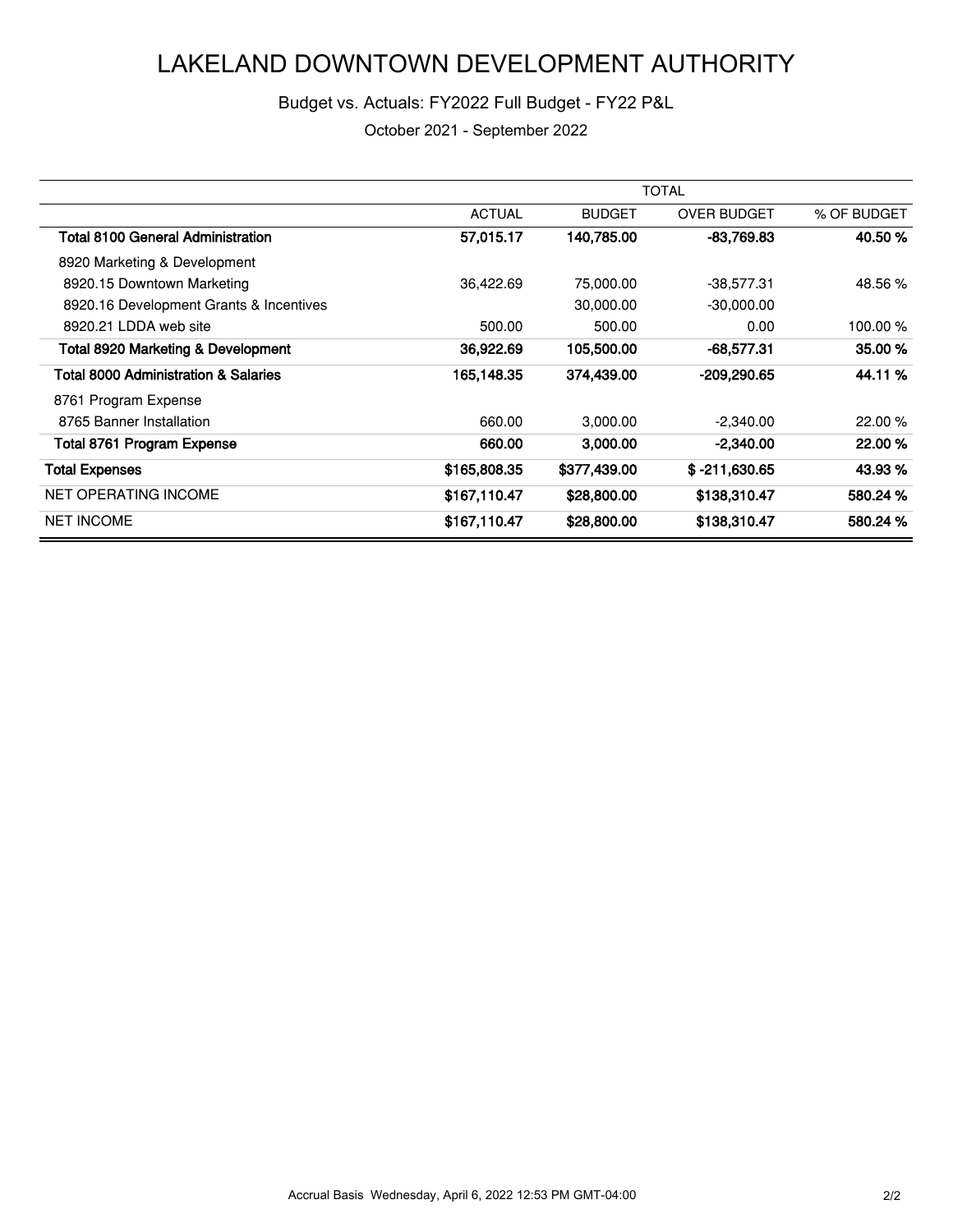

DFCM Budget vs. Actuals: FY2022 Full Budget - FY22 P&L

|                                               | <b>TOTAL</b>  |               |                    |             |
|-----------------------------------------------|---------------|---------------|--------------------|-------------|
|                                               | <b>ACTUAL</b> | <b>BUDGET</b> | <b>OVER BUDGET</b> | % OF BUDGET |
| Income                                        |               |               |                    |             |
| 6450 Income-Farmers Curb Market               |               |               |                    |             |
| 6450.11 Shared Marketing Costs                | 65,493.08     | 95,000.00     | $-29,506.92$       | 68.94%      |
| 6450.13 Fundraiser/Sales Gross                | 594.00        | 1,000.00      | $-406.00$          | 59.40%      |
| 6450.14 Merchandise Sales Tax                 | 41.23         | 200.00        | $-158.77$          | 20.62%      |
| 6450.15 Special Event Income-DFCM             | 2,055.00      | 5,000.00      | $-2,945.00$        | 41.10%      |
| 6450.18 FAB Grant                             | 10,777.00     | 10,000.00     | 777.00             | 107.77%     |
| 6450.19 EBT Electronic Transfer               | 19,131.00     | 10,000.00     | 9,131.00           | 191.31 %    |
| Total 6450 Income-Farmers Curb Market         | 98,091.31     | 121,200.00    | $-23,108.69$       | 80.93%      |
| <b>Total Income</b>                           | \$98,091.31   | \$121,200.00  | $$ -23,108.69$     | 80.93%      |
| <b>GROSS PROFIT</b>                           | \$98,091.31   | \$121,200.00  | $$ -23,108.69$     | 80.93%      |
| Expenses                                      |               |               |                    |             |
| 9745 Expense-Farmers Curb Market              |               |               |                    |             |
| 8010.14 FAB Coordinator                       | 9,999.96      | 20,000.00     | $-10,000.04$       | 50.00 %     |
| 8010.16 Salaries DFCM Admin                   | 6,667.64      | 8,000.00      | $-1,332.36$        | 83.35%      |
| 9745.10 Management Contract                   | 4,826.71      | 13,000.00     | $-8,173.29$        | 37.13%      |
| 9745.11 General Operating Expense             | 1,514.21      | 3,500.00      | $-1,985.79$        | 43.26%      |
| 9745.12 Workers Comp (DFCM)                   | 1,159.00      | 200.00        | 959.00             | 579.50 %    |
| 9745.13 Music/Entertainment                   | 3,925.00      | 10,000.00     | $-6,075.00$        | 39.25%      |
| 9745.16 Square Fees                           | 2,228.37      | 3,500.00      | $-1,271.63$        | 63.67%      |
| 9745.18 EBT Payout                            | 13,333.00     | 10,000.00     | 3,333.00           | 133.33 %    |
| 9745.19 FAB payout                            | 10,473.00     | 10,000.00     | 473.00             | 104.73%     |
| 9745.20 EFUNDS Fees                           | 317.40        | 600.00        | $-282.60$          | 52.90%      |
| 9745.21 DFCM marketing                        | 4,880.25      | 25,000.00     | $-20,119.75$       | 19.52%      |
| 9745.22 Special Event Expenses                | 2,579.18      | 5,000.00      | $-2,420.82$        | 51.58%      |
| 9745.23 DFCM SNAP Expenses                    | 7.48          | 1,500.00      | $-1,492.52$        | 0.50%       |
| 9745.24 Sales Tax                             | 81.97         | 200.00        | $-118.03$          | 40.99%      |
| 9745.25 SNAP Booth Admin                      | 1,614.00      | 4,000.00      | $-2,386.00$        | 40.35%      |
| <b>Total 9745 Expense-Farmers Curb Market</b> | 63,607.17     | 114,500.00    | $-50,892.83$       | 55.55 %     |
| <b>Total Expenses</b>                         | \$63,607.17   | \$114,500.00  | $$ -50,892.83$     | 55.55 %     |
| NET OPERATING INCOME                          | \$34,484.14   | \$6,700.00    | \$27,784.14        | 514.69%     |
| <b>NET INCOME</b>                             | \$34,484.14   | \$6,700.00    | \$27,784.14        | 514.69%     |